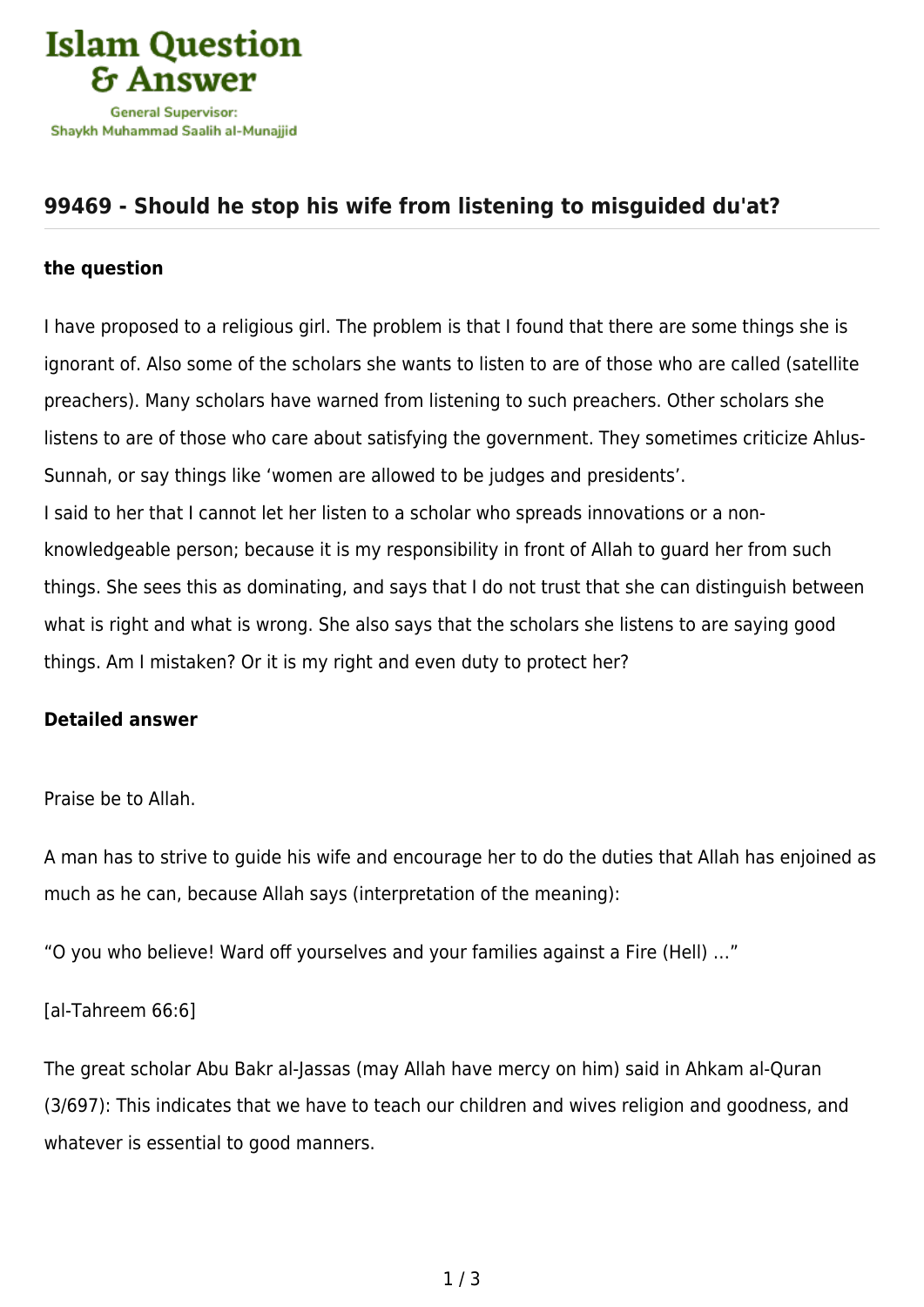

This is supported by the words of the Prophet (peace and blessings of Allah be upon him): "Each of you is a shepherd and each of you is responsible for his flock." It is well known that just as a shepherd is required to guard and protect those under his care, he is also required to discipline them and teach them. End quote.

The great scholar Ibn Katheer (may Allah have mercy on him) said, commenting on this verse: Qatadah said: He should enjoin them to obey Allah and forbid them to disobey Allah. He should take care of them as Allah has commanded and enjoin them to obey Him and help them to do so. If you see any disobedience to Allah, you should rebuke them for that. End quote.

If the brother has done the marriage contract with this woman, then she is his wife and he has to strive to teach her about her religion and help her to learn, but kindness and gentleness should be the method he uses in achieving this aim. The Prophet (peace and blessings of Allah be upon him) said: "When Allah wills good for the members of a household, He introduces kindness to them." Narrated by Ahmad; classed as saheeh by al-Albani in Silsilah al-Ahadeeth al-Saheehah (3/219).

He has to stop her doing that which will harm her religious commitment, such as listening to misguided du'at, if what they promote is misguidance and scholars whose religious commitment and knowledge is trustworthy have warned against them. This applies if she is unable to distinguish between truth and falsehood. But if she knows what is true and there is no fear that she may be influenced by what the misguided du'at say, then there is nothing wrong with her listening to them and accepting what is true and ignoring what is false. This applies to the innovations that the scholars have denounced and warned against. As for issues where there are differences of scholarly opinion where ijtihad is allowed and the scholars have different points of view, it does not matter if the ordinary person follows one of them.

To sum up: You have to protect your wife from misguidance and following whims and desires, but you should be gentle with her, and try to convince her that people do not accept falsehood unless

2 / 3